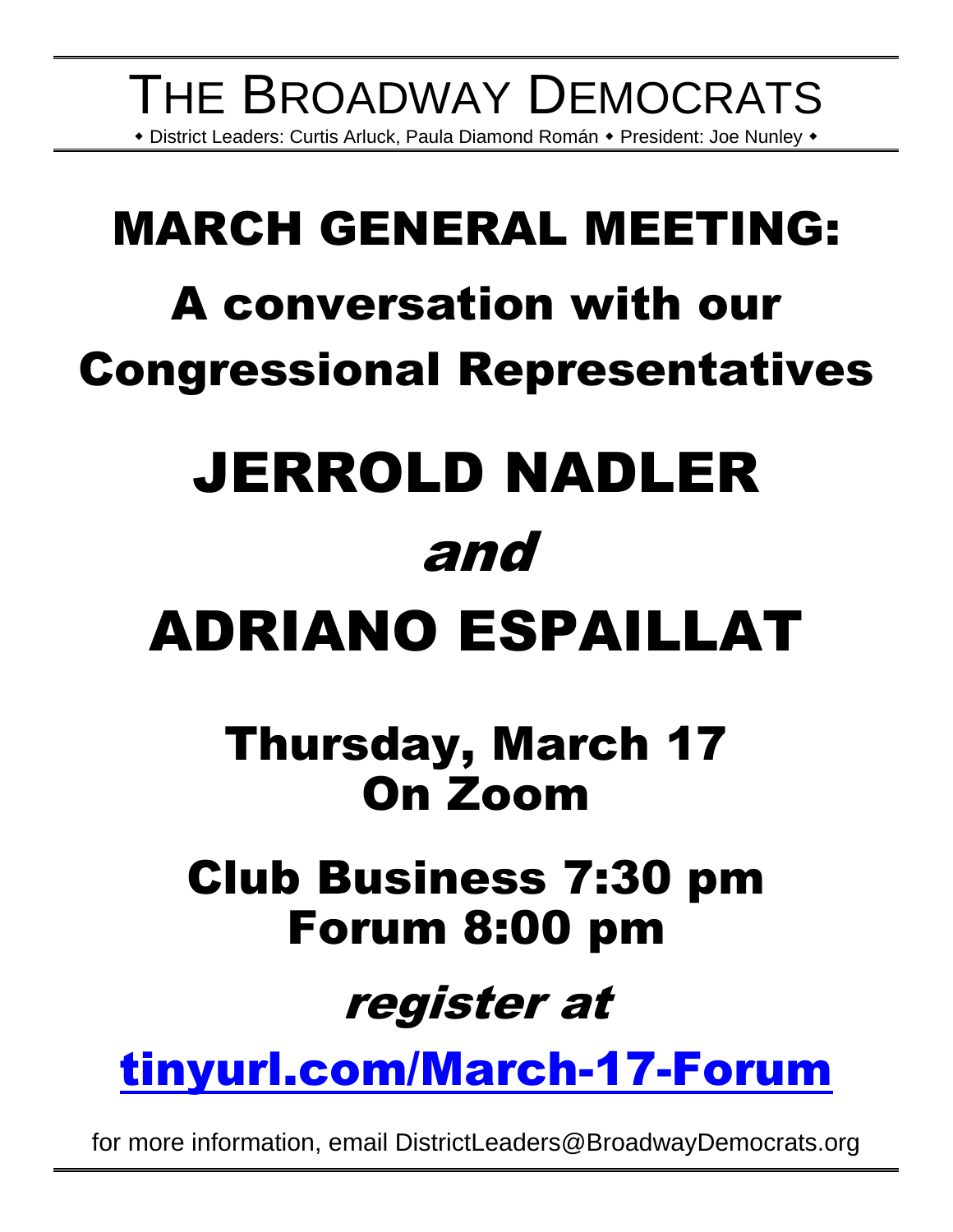## THE BROADWAY DEMOCRATS

\* District Leaders: Curtis Arluck, Paula Diamond Román \* President: Joe Nunley \*

Volume 47, Issue 3 March 2022

#### **President's Corner**

#### Joe Nunley

#### **Peace and Survival**

The war in Ukraine has the attention of the entire world and certainly the deep concern of peace activists everywhere. Huge demonstrations to end this war have occurred everywhere and even in Russia where peaceful demonstrators have come out in 50 cities – and have been beaten up by Russia security agents and imprisoned. We know of 7,000 such arrests as of this writing.

The people and the planet face two existential threats right now, either of which, unchecked, will destroy not only the human species but all life everywhere. The first is the climate crisis; the second is the nuclear war crisis. Every other concern we have and should have is secondary in importance to these two subjects. Most of the world is aware of this but there are still millions who need to be awakened.

As we experience a war between Russia (a nuclear power) and Ukraine (backed by a nuclear Power, the United States), we should be quite concerned that most of the meaningful arms control agreements that we had in place have been eliminated by George W. Bush and Donald Trump. These include the IDF Treaty, the ABM Treaty and the Open Skies Treaty.

Let's go back and look at the history a little bit. In the 1960s the global nuclear arsenal had 20,000 warheads. By the late 1970s at least six countries possessed nearly 50,000 nuclear weapons among them. What followed was a number of international agreements which sought to reduce this arsenal and employ safety measures to reduce the likelihood of an actual nuclear conflict. There was the Non-Proliferation Treaty which became effective in 1970, and a series of U.S.-Soviet agreements beginning with the SALT treaty in 1972. These agreements cut the total number of nuclear weapons by 75%.

Intermediate-range missiles are extremely dangerous because the warning time for an attack is almost non-existent. Such missiles launched as a first strike can eliminate the ability of the targeted nation to retaliate. The INF Treaty addressed this. It was negotiated by Ronald Reagan and the leader of the Soviet Union, Mikhail Gorbachev. It was signed

in 1987. Intermediate-range missiles have a range of 310 to 3,400 miles. This treaty removed most of those, to the relief of our NATO allies.

Donald Trump withdrew from this agreement in 2019. When Secretary of State, Mike Pompeo, was asked why, he explained that the United States wanted to build an entirely new supply of intermediate-range nuclear missiles and the INF Treaty would not allow it. He wanted to deploy them in Asia to contain China. China warned Asian nations that if they hosted these weapons *they* would be targeted.

We are now in a cold war with China, and there's a hot war between Russia and Ukraine. Encircling Russia and China with nuclear weapons seems like a bad idea.

The ABM Treaty signed in 1972 was considered a "cornerstone of strategic stability." The treaty limited anti-ballistic missile systems. Basically, each side could put 100 ABM launchers around its capitol and 100 around another site. In 1974 it was changed to one site. The Soviet Union chose to defend Moscow and the U.S. chose to defend its ICBM emplacements near Grand Falls, North Dakota.

The theory behind the ABM Treaty was mutual assured destruction. Each of the superpowers was supposedly deterred by the knowledge that a nuclear attack would be followed by nuclear retaliation, and that both nations would be destroyed.

George W. Bush withdrew from this agreement in 2002. As part of the hysteria after 9/11 he claimed that the treaty prevented the U.S. from developing defenses against possible terrorist or "rogue state" ballistic missile attacks. Thirty House Democrats lead by Dennis Kucinich of Ohio expressed strong opposition to the impending withdrawal and sued Bush, Secretary of State Colin Powell and Defense Secretary Donald Rumsfeld, saying that it was their duty to obtain the concurrence of two thirds of the Senate and the majority of both houses to terminate the treaty. Unfortunately, the Constitution does not explicitly address treaty withdrawal, and the suit was dismissed.

The Treaty on Open Skies was signed by George H.W. Bush in 1992. It allowed unarmed surveillance flights over the entire territory of its 34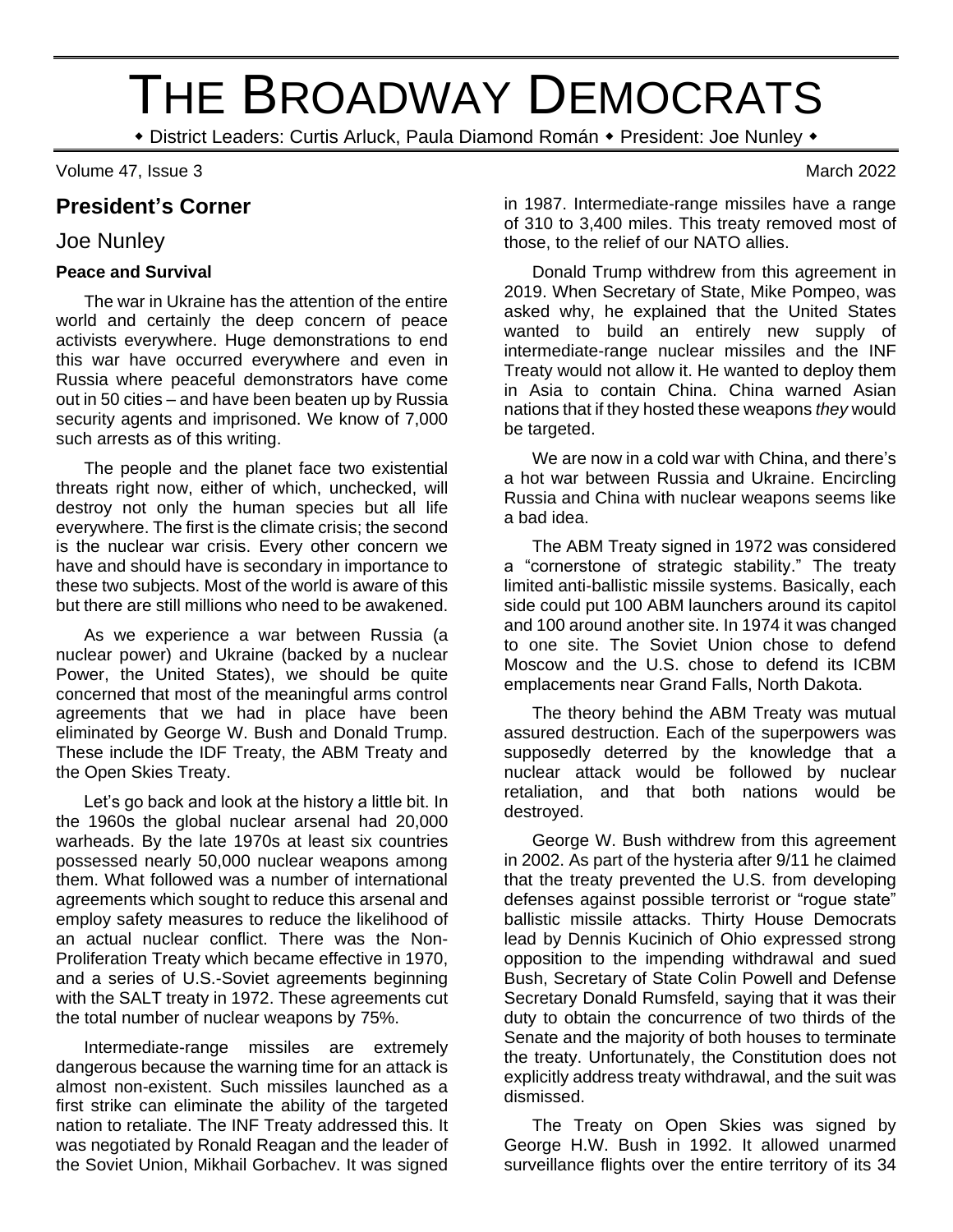signatory nations. The treaty was designed to enhance mutual confidence by any nation, no matter what its size, by allowing it to gather information about military forces and activities of other nations.

Donald Trump officially withdrew the U.S. from this agreement on November 22, 2020. Russia formally withdrew in December 2021.

The Strategic Arms Reduction Treaty (START) was signed on July 31, 1991 by President George H.W. Bush and Soviet President Mikhail Gorbachev. The treaty limited the number of intercontinental ballistic missiles (ICBMs) and nuclear warheads each country could possess. When fully implemented, the treaty eliminated about 80 per cent of all strategic nuclear weapons then in existence. Then began negotiations and passage of the New START Treaty.

Donald Trump was preparing to exit the New START Treaty, the one remaining treaty with Russia. New START limited the U.S. and Russia to 1,550 deployed nuclear missiles each. It expired in February 2021. Fortunately, we had a new president, Joe Biden, who renewed it. Elections do count.

I was listening to Colonel Lawrence Wilkinson on the radio the other day. He was an aide to Colin Powell. He said that there was no such thing as a limited nuclear war. He reminisced on the nuclear war that almost happened between India and Pakistan in 1987. He and his team went and talked with both sides, and he was staggered by their ignorance. Both nations thought that they could attack the other country first and wipe them out without being retaliated against. He believes that we really need to move to a ban of nuclear weapons and that the world has been "lucky" so far. He said, "We're really fighting a movement within the government to revitalize nuclear weapons as an accessible weapon."

Two trillion dollars have now been earmarked to create new nuclear weapons over the next ten years. There's no reason whatsoever that we should be building new nuclear weapons. Let's remember, we've already spent trillions of dollars on nuclear weapons that we can never, ever use. We're moving in the wrong direction. After this war between Russia and Ukraine is over (God willing), we have to get back to even more serious negotiations regarding arms control and towards an eventual ban on all nuclear weapons everywhere.

**Disclaimer:** unless otherwise indicated, items herein reflect the views of their authors only. They are published as a part of our club's commitment to the free and open exchange of ideas on topics of interest, but their publication should not be construed as an endorsement by the editor, the Steering Committee, or the Broadway Democrats club.

#### **RKI**

#### **District Leader's Report**

#### Curtis Arluck

#### **Ukraine and the Threat to Our World**

Others have written more cogently and movingly. But we all need to say what's on our minds. We know that we are all under attack. Here in the U.S., it's our democracy. In Ukraine, it's people's very lives as well as their institutions and their sovereignty. In Eastern Europe, it's both, though not—yet—as menacingly as in Ukraine.

I join with freedom- and-truth-loving people around the world in praising Ukrainian President Zelensky. Through his words and his deeds, he has inspired and rallied the world. If I can say one thing that maybe hasn't been said enough, it's this: as bad as things are, and maybe they'll get worse before they get better, we should thank whatever God(s) there be that we have Joe Biden and not Donald Trump in the White House. One is on the side of righteousness and freedom-loving people everywhere; the other of despots and fascist mobs. One strives to find the light. The other plunges us into hatred and darkness. No matter what we think, elections are not always so clearly about good vs. evil. This November and especially in 2024, they are.

#### **Petitioning Began March 1 …**

… and runs until the first week in April. Many of our outstanding local elected officials, including Congress Member Jerry Nadler, have opposition, though our own Assembly Member Danny O'Donnell apparently does not. Nevertheless, all the locals need to get signatures to get on the ballot. This year, we also have elections for Democratic County Committee. If you're a registered Democrat in the 69th AD, you're eligible to run with us. Join us, by responding to the emails we've sent, or by emailing [districtleaders@BroadwayDemocrats.org.](about:blank) Locally and globally, we need you!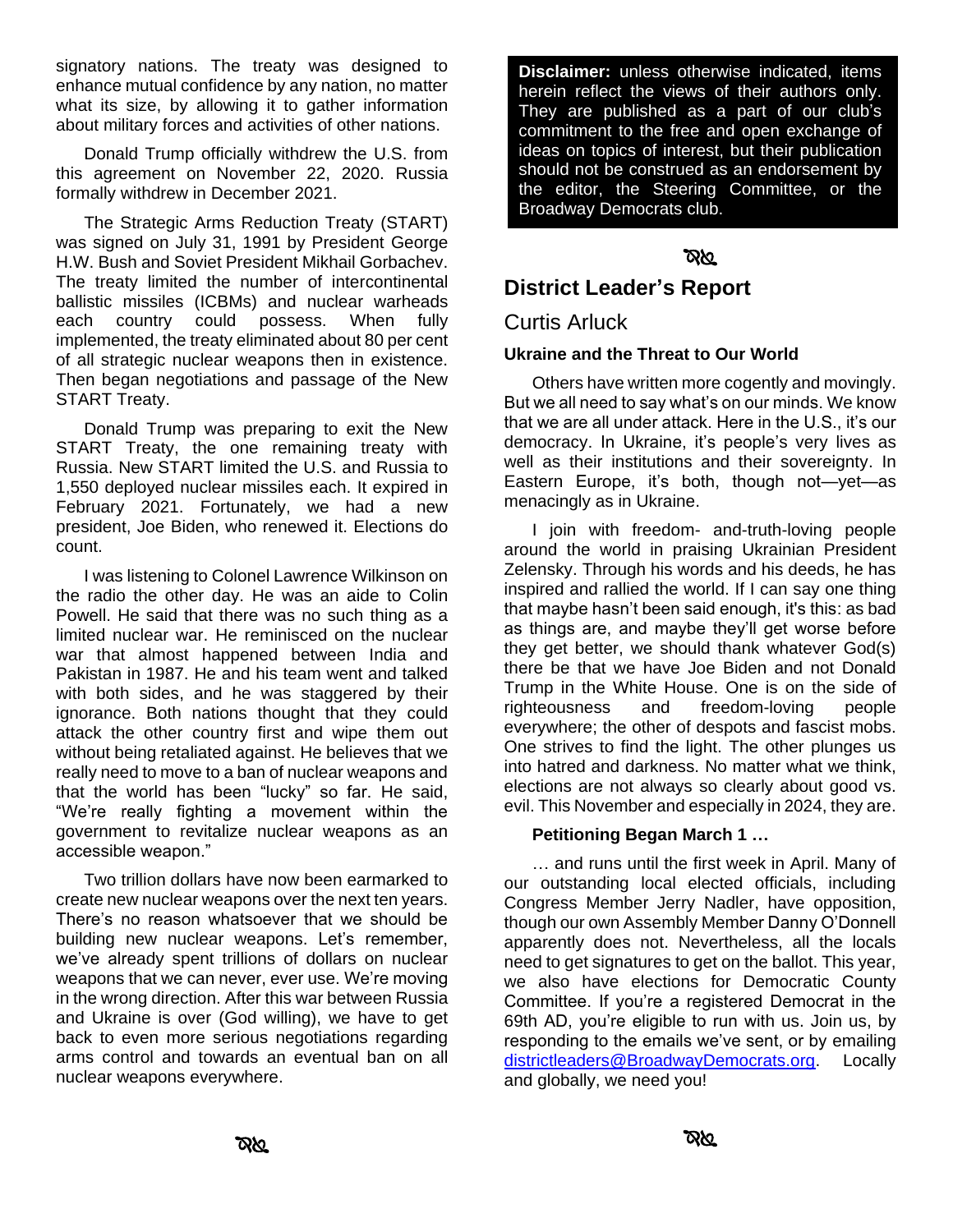#### Stay in touch!

#### visit us at **[http://www.broadwaydemocrats.org](http://www.broadwaydemocrats.org/)**

*or*

join us on Facebook at **[facebook.com/groups/BroadwayDemocrats/](file:///G:/2021.10.05%20Bdwy%20Dems%20newsletter/facebook.com/groups/BroadwayDemocrats/)**

#### ೧೫೦

#### **State Committeeman Report**

#### Daniel Marks Cohen

The NY State Democratic Committee (NYSDC) held its convention at the Times Square Sheraton on February 16 and 17, to nominate candidates for statewide office. The outcome was not a surprise, as going into the convention there was overwhelming support for the incumbent Governor, Kathy Hochul, and no primary challengers – at the time – to the rest of the statewide slate of Brian Benjamin for Lt. Governor, Tom DeNapoli for State Comptroller, and Tish James for Attorney General. The two announced challengers for Governor, Congressman Tom Suozzi and NYC Public Advocate Jumaane Williams, both failed to get the necessary 25% of the weighted vote in the convention to receive automatic ballot placement, and will have to collect signatures statewide to get on the ballot for the Democratic primary in June.

The convention was otherwise a pretty longwinded affair, with just about every possible candidate and elected official getting their two minutes in the sun, including Mayor Adams, who despite the misgivings of many Downstaters, spoke well and was in turn well-received. It's hard to imagine any Mayor of NYC in the past 30 years being as positively accepted in the state party, perhaps because 20 of the last 30 have been Republicans, and then De Blasio had worn out his welcome almost as soon as he was elected. Adams may not have had everyone in the room in agreement with him, but there was widespread respect for him in the office of Mayor.

Also, it's interesting to note that with Governor Hochul (a white woman), State Senate Majority Leader Andrea Stewart-Cousins (a Black woman), and Assembly Speaker Carl Heastie (a Black man), New York has now come a LONG way from three (white) men in a room deciding state policy. It was remarkable, and the situation was very different relatively recently. Between that and the array of speakers from across the wide range of diversity in every way imaginable, the projection was of a party that represents New York in all its multicultural and multiethnic glory. It was a long day, for sure, but it was also a proud one.

As I noted in previous columns, I did not expect to see the 69th AD lines change very much, and they did not. In fact, only about 3 Eds were changed, smoothing out some awkward lines on Morningside Drive, and trading a block or two on the southern border.

#### ত্ৰপ্ৰ

#### **From Steering Committee Members:**

#### Peter Flom

#### **Souls and Bellies: Why I am a Progressive**

*Most people worry about their own bellies and other peoples' souls, when we all ought to worry about our own souls and other peoples' bellies.*

#### *Rabbi Israel Salanter*

To me, this is the essence of progressivism: your soul is not my business but your belly may be. Conservatives tend to believe that the government should be concerned with your soul but not your belly, while progressives believe that the government should be concerned with your belly, but not your soul.

#### **Bellies**

But why is this a function of government? Why not rely on individual charity?

When most people lived in small towns or villages, everyone knew their neighbors. People knew who was hungry and who was not. Even so, charity often failed. Sometimes, as in times of famine, no one in the local community had enough to share and everyone starved. Other times the hungry person was a member of some group that was stigmatized. In different places, different groups were stigmatized, but there were usually some groups that were.

Today, with more and more people living in huge cities, many people do not know their neighbors. If someone is hungry, we may not know; and if someone is begging, we do not know if that begging is legitimate. There certainly are organized charities that attempt to ameliorate some of this problem, but they have too few resources and are not always able to reach everyone. There is a food pantry near where I live in New York City, and I donate to them. But they can't reach all the hungry people; and they can't provide other necessities of life such as shelter or clothing, and they aren't open every day.

The only organization large enough to organize efforts to feed and shelter the poor is the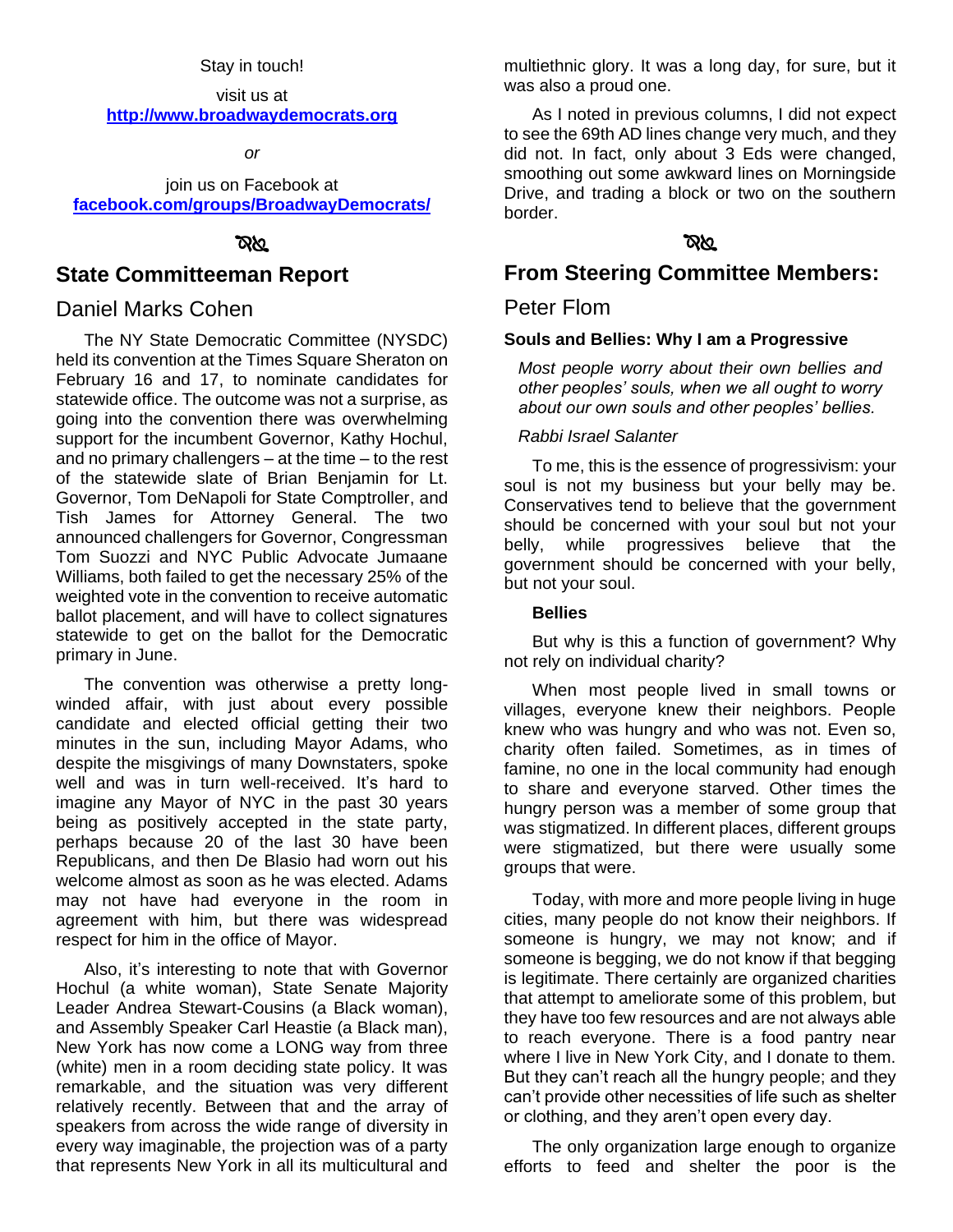government. Therefore, I support government efforts to do so, and I am willing to pay taxes to enable the government to do so. I go further: Not only do I think no one should be hungry or homeless, I think people should have the opportunity to be educated, and so I support public education and am willing to pay taxes to do that.

And further, I am concerned about pollution because I take a broad view of "belly". I think it includes lungs. Air pollution harms people's lungs, so it is a legitimate concern of mine and of my government's.

#### **Souls**

On the other hand, I do not think your soul is my business, much less the government's business. If what you are doing does me no harm, nor harms others, then it is not and should not be the government's business. As Thomas Jefferson said:

#### *It does me no harm for my neighbor to believe in many gods or no god. It neither robs my pocket nor breaks my leg.*

This applies equally well, I think, to such issues as gay marriage. It does me no harm. Some people will claim that it is morally wrong, that it is forbidden by the Bible or the Koran. That may be; I will not argue that point (although certainly some will). But it does me no harm. It neither robs my pocket nor breaks my leg. It may (or may not) be about your soul, but it is not about my soul; thus, it is not my concern (beyond cases where I know the people involved, in which case I wish them happiness), or that of my government.

The quote from Salanter with which I started does not cover the whole of the differences between conservatives and progressives, but it is a very good start.

#### ত&ত

#### Susan Crawford

#### **EMS, Your Sirens Are Driving Me Crazy!**

It's 3 a.m. From 20 to 30 blocks away I start to hear it: the higher-than-high-pitched shriek of an ambulance siren. As it comes closer, I soon have to clamp two fingers into my ears to save them from the worst of the piercing sound the truck emits until it has passed on below my windows. That part alone can take up to two minutes. If I'm lucky, that's the only siren I'll hear that night.

At 3 p.m., on the other hand, the same shriek can come at intervals of five to ten minutes. Deducting the two-minute ear clamp for each one, I can lose up to 20 minutes per hour of work throughout the afternoon.

What gives? Sirens were not always this loud. I know because I've lived at the same emergency intersection of Amsterdam and 110th St. for decades.

Before Mount Sinai took over St. Luke's Hospital several years ago, EMS drivers would cut their (mercifully quieter) sirens as they got to 110th St. Presumably that was because they were near their destination, plus perhaps in deference to the Cathedral of St. John the Divine, its school and the hospital itself at 113th. Two years ago I joined up with like-minded sufferers to see if anything could be done. Invoking a hope, we named our group "Sirenity." We started by talking with local electeds who, for the most part, directed us to our local Community Board.

#### **"Built Into the Truck"**

At the same time, I started talking to ambulance drivers. Why were their sirens so loud compared to years past; could anything be done about them? "They're aware of the problem," one driver of a Mount Sinai ambulance told me of his dispatchers. "But it's built into the truck. We can't do anything about it." Retrofit maybe?

As "Sirenity" began to convene meetings with our Community Board and to do more research, it emerged that there actually were alternative sirens built into the trucks, but they were equally loud. The shrieking pitch of the siren most commonly used was apparently arrived at as a way to counter another recent development: cars so well sound-proofed that it took a shrieking pitch to pierce the driver's ears, if at all. I can attest to this since, under the same conditions, I often only know when an emergency vehicle is behind me when I see its lights flashing in the rear view mirror.

So what is the point of these sirens if the only people who hear them are everyone but drivers? They're part of the emergency vehicle ecosystem, was all we could glean.

As a result of Sirenity's meetings via the Community Board, Mount Sinai was prompted to change its EMS routes enough to bypass Morningside Gardens, further north along Amsterdam's shrieking corridor, and where many of our members live. However, that essentially doubled the cacophony at my intersection since the ambulances were now turning down 110th and continuing to shriek east until they reach whatever avenue they now use to go further north.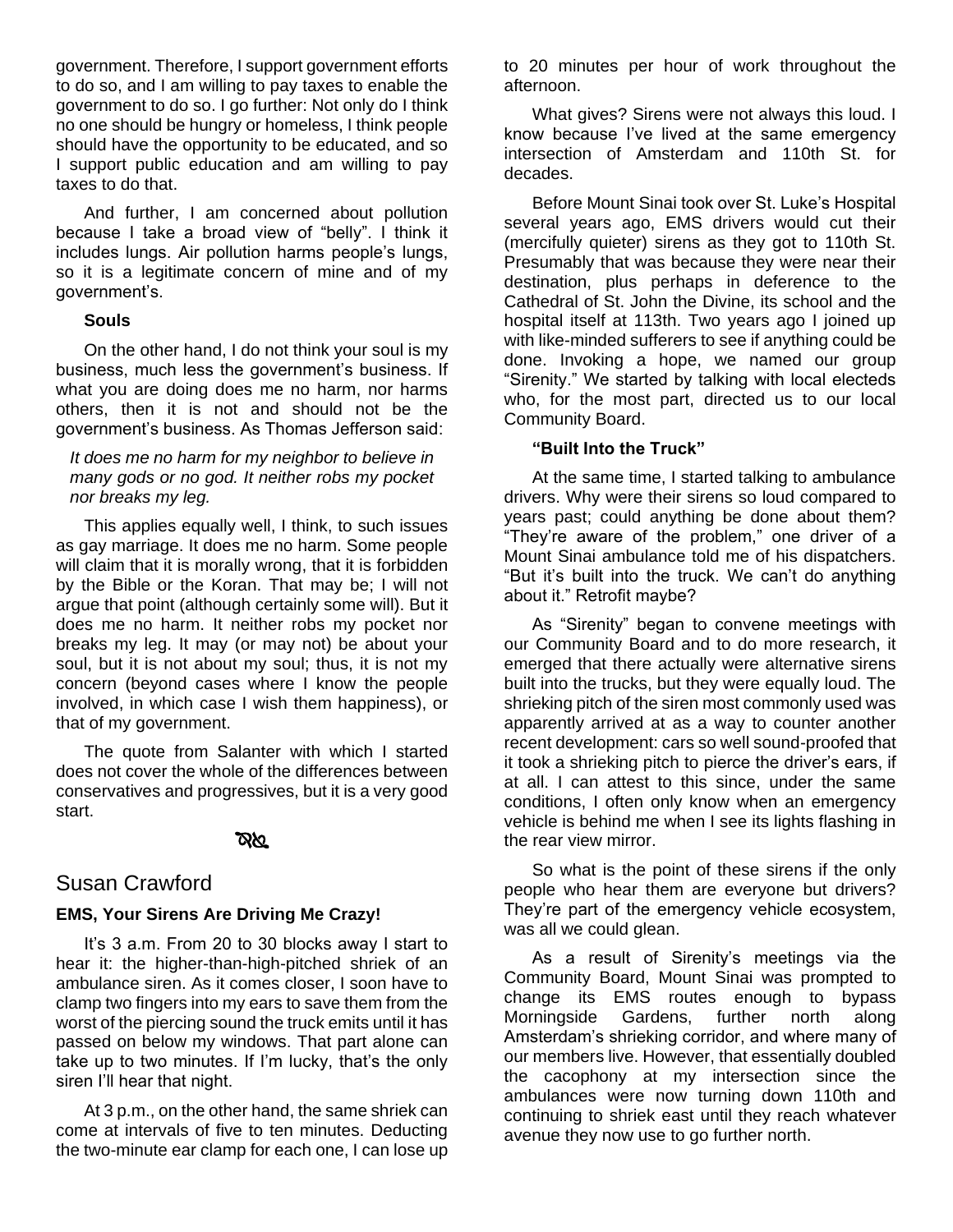Throughout our efforts, we were aware of a broadband alternative in which only drivers ahead of emergency vehicles are alerted. But, but ... back to the ecosystem. A Community Board member explained that the city was unlikely to approve them since they would not work for pedestrians who are blind or partially deaf. They would continue to need the sirens to alert them.

Okay, but still, do they have to be this loud? Do they have be on all the time, even coming up an empty Amsterdam Ave. at 3 a.m.? Evidently not.

The evidence can be found in a publication from the U.S. Department of Transportation, National Highway Traffic Safety Administration, Office of Emergency Medical Services (EMS): Lights and Siren Use by Emergency Medical Services (EMS): Above All Do No Harm, found deep on page 4 of one of my Google "dives" for this article. And yes, I actually read it. You don't have to, but please urge your electeds to do so.

#### **Lights and Sirens**

Dr. Douglas F. Kupas, the study's author, did a meta-analysis of research going back decades, which continually found that use of lights and sirens (L&S as he calls it) contributes an average of less than two minutes increase in ambulance arrival time. Rather than using L&S to try to speed up the vehicle, he suggests the EMS practitioners' time would be better spent radioing ahead to the hospital with the patient's condition so the staff can be prepared.

Regulations for siren use vary by state and locality. For the most part, they stipulate that if an EMS vehicle's lights are flashing, then the siren needs to be on too. The main purpose of both, Kupas notes, is to alert nearby vehicles that the ambulance is claiming the right of way to get through traffic. Most accidents involving ambulances occur at intersections. It turns out that drivers coming into an intersection that crosses into the ambulance's path cannot hear the siren until it is about 80 feet away. Meanwhile, it takes a vehicle driving at 45 mph 180 feet to come to a full stop, which explains the high crash rate with ambulances at intersections.

Kupas recommends, for instance, that EMS drivers come to a full stop at intersections where they don't have the light, and not proceed until making eye contact with drivers perpendicular to the ambulance to make sure they have stopped. His study ends with more than 10 pages of recommendations for states, cities, towns, rural areas, and EMS operators, many in the interest of minimizing reliance on lights and sirens for safely conveying patients to hospitals.

It turns out that concern about accidents is a primary reason EMS drivers keep their sirens running. But the concern is not just out of driver diligence; after all, they are even more affected by the sound of sirens than we are. I had noticed that FDNY ambulances use sirens more intermittently, and mentioned this to another Mount Sinai driver.

"Well, if FDNY drivers get into an accident, they're covered by insurance through the city," he explained. "If we get into an accident without our sirens on, we're personally liable." So there you have it. Our ears, nervous systems, sleep, conversation and concentration are all being shattered over ... liability insurance ... for a practice that, given decades of research, does not even improve outcomes.

ত্ৰপ্ৰ

#### **HELP THE BROADWAY DEMOCRATS GROW!**

*Pass this newsletter on to a friend or a new neighbor*

DUES: SENIORS \$10/yr, ALL OTHERS \$25/yr

SEND TO: **BROADWAY DEMOCRATS** P.O. BOX 1099 CATHEDRAL STATION NEW YORK, NEW YORK 10025 *or join online at [broadwaydemocrats.org/](http://www.broadwaydemocrats.org/sign-up-to-join-the-club.html) [sign-up-to-join-the-club.html](http://www.broadwaydemocrats.org/sign-up-to-join-the-club.html)*

#### **RX2**

#### Meika Mustrangi

#### **Update on the Elder Parole and Fair and Timely Parole bills: Legislative Progress**

The New York State Legislature convened on January 5 and is currently in the middle of budget negotiations. The NYS budget must be approved by April 1, the first day of the 2022-23 Fiscal Year. The legislature is also considering the many bills carried over from last year as well as those introduced this year.

Our club adopted a resolution supporting the Elder Parole bill (S15A/A8855) and the Fair and Timely Parole bill (S7514/A4231A). We hope that both bills will be passed by the legislature and signed by Governor Hochul in 2022.

The Elder Parole bill already has 28 sponsors in the Senate and 62 sponsors in the Assembly. The Fair and Timely Parole bill also has 28 sponsors in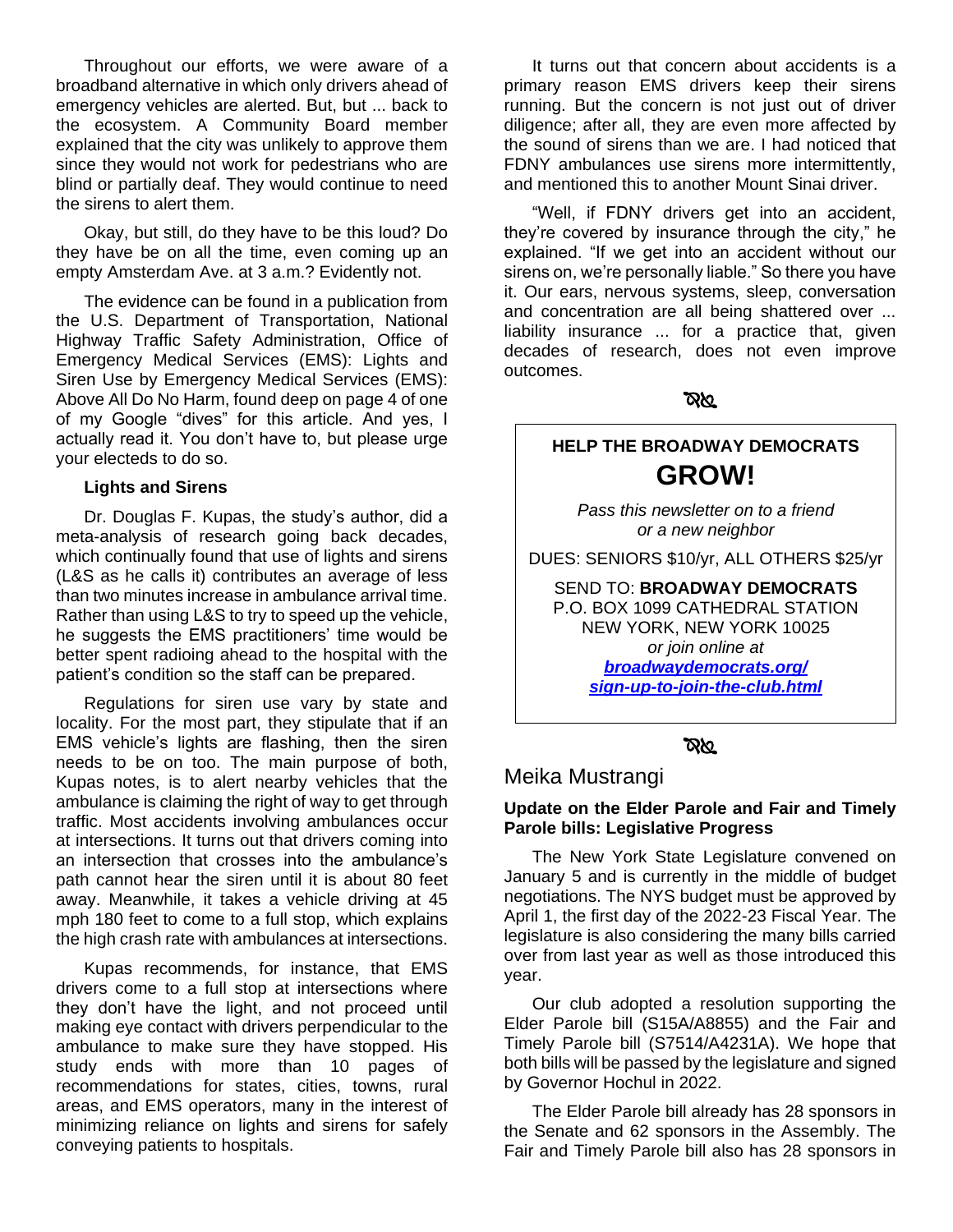the Senate and has 65 sponsors in the Assembly. Bills are passed with a simple majority vote in both chambers. With a number of other Senators and Assembly Members having committed to vote in favor of both bills, they already have majority support in both chambers.

We strongly hope that both bills will be brought to a vote before the end of the 2022 legislative session on June 2. This is the fifth year that these bills have been introduced and it would be very disappointing to see them die in committee again.

#### **What the bills will do**

The Elder Parole bill tackles the problem of our growing elderly prison population, even though we have successfully reduced our overall prison population. We believe that individuals 55 or older who have already served at least 15 years of their sentences should be given a chance to appear before the Parole Board and make their case for release. Many elders in prison are serving excessive sentences (e.g. 25 to life, 50 to life) and it's a wellknown fact that recidivism significantly declines with age. The Elder Parole is not a get-out-of-prison-free card; it only allows older individuals who have already served their time *a chance* to plead their case with the Parole Board.

The Fair and Timely Parole bill will correct the focus of parole hearings from the severity of the crime, which already informed the individual's sentence and which they cannot change, to the parole seeker's achievements, rehabilitation, and plans for reentry – as required by law. This will make parole hearings a true evaluation of the individual's readiness to return to society. This is not a free getout-of-prison ticket; it affects only those who can show that they have rehabilitated themselves. We are worse off when we don't recognize when people have transformed themselves and don't encourage rehabilitation. Families and communities pay a high price when we keep people incarcerated for no good reason other than pure vengeance. New Yorkers are better than that!

The next time you run into Assembly Member Danny O'Donnell, State Senator Cordell Cleare, or State Senator Robert Jackson around the neighborhood, don't forget to thank them for supporting the Elder Parole and the Fair and Timely Parole bills and pushing for them to be brought to a vote.

#### **Take action to support these bills**

Join us in volunteering to get these bills passed and signed into law.

- Get campaign updates directly from the Release Aging People in Prison (RAPP) Campaign at: [https://rappcampaign.com/our-work/current](https://rappcampaign.com/our-work/current-campaigns/)[campaigns/.](https://rappcampaign.com/our-work/current-campaigns/)
- Sign up for the next monthly Advocacy Day on Zoom, happening next Wednesday, March 9 at: [https://bit.ly/ParoleJusticeMarch9.](https://rappcampaign.us17.list-manage.com/track/click?u=a32aca276b267683f307baaa5&id=8ebfd127f3&e=8b22e39520)
- Join us to knock on doors on Saturday, March 12 from 12 to 3pm, asking constituents of legislators who have not yet co-sponsored the bills to sign postcards expressing their support for the bills. These postcards will later be delivered to those legislators.

If you have questions, please contact me at [meika@centerforcommonground.org.](mailto:meika@centerforcommonground.org)

#### ೧≪

#### **We Want to Hear What** *You* **Have to Say!**



**Email submissions to the editor (in MS Word, please) at palmonrode@gmail.com.**

**Please note that we will consider all submissions, but we reserve the exclusive and final right to determine what to publish.**